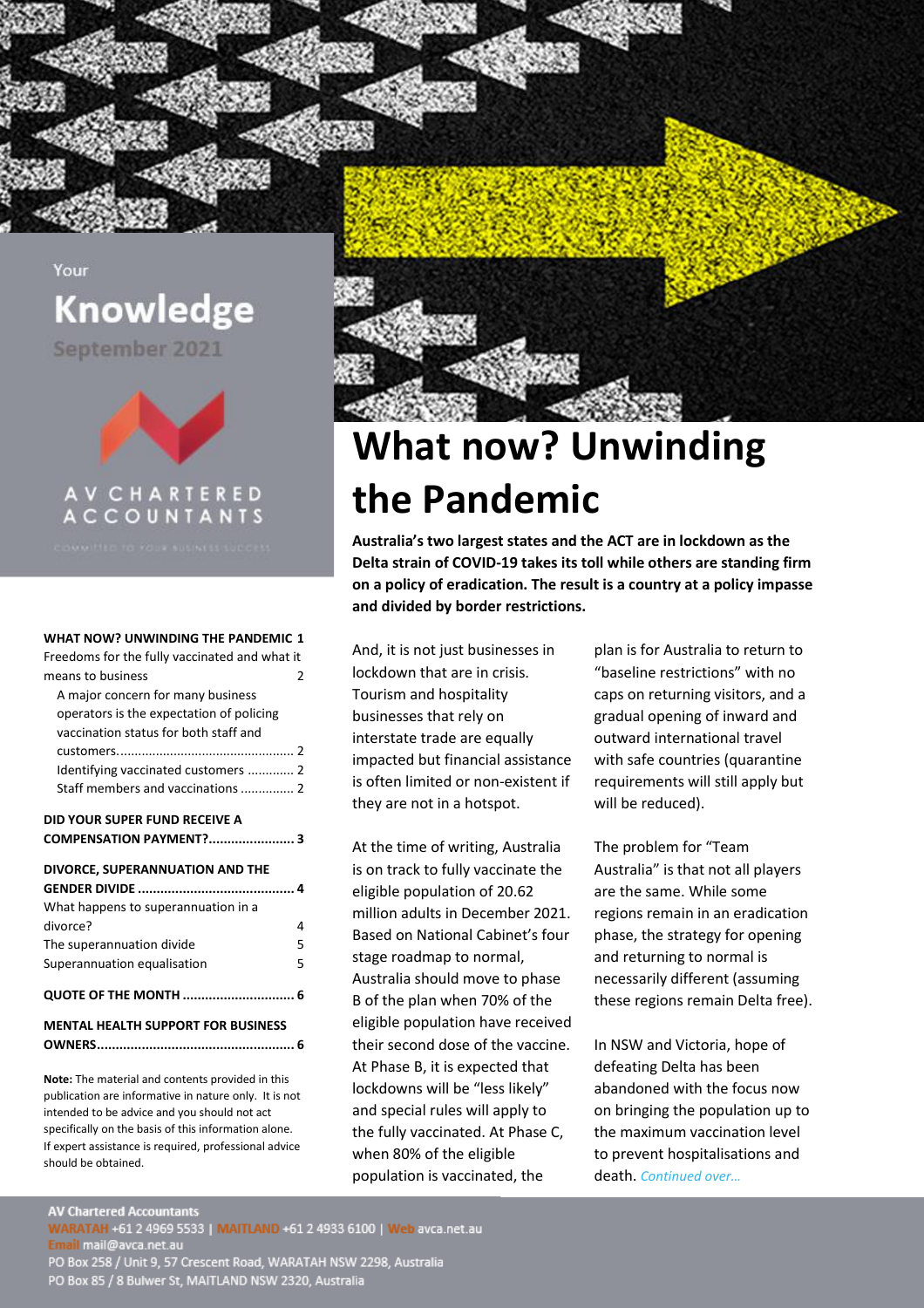In QLD and WA however, the strategy for opening is more complex with the bar being raised well beyond the national plan (Queensland Premier Annastacia Palaszczuk has demand that children under 12 be included in vaccination targets).

#### <span id="page-1-0"></span>**Freedoms for the fully vaccinated and what it means to business**

<span id="page-1-1"></span>A major concern for many business operators is the expectation of policing vaccination status for both staff and customers.

#### <span id="page-1-2"></span>**Identifying vaccinated customers**

Both the New South Wales and Victorian Premiers have stated that there will be greater freedoms for those who are double jabbed with new QR code check-in technology expected at the end of September. Instead of having to show a vaccination certificate or medical record, Victorian Premier Dan Andrews said that the QR codes, "don't store that information, but you either get a tick or a cross, and on that basis you are allowed in or not." This system might also assist those who are medically exempt from vaccination as they would not need to explain their medical history behind their exemption.

But is it discriminatory? The [Australian Human](https://humanrights.gov.au/our-work/rights-and-freedoms/human-rights-considerations-vaccine-passports)  [Rights Commission](https://humanrights.gov.au/our-work/rights-and-freedoms/human-rights-considerations-vaccine-passports) (ARC) says, "Vaccine passports are more likely to be consistent with human rights when they are used as a tool to ease existing restrictions and improve public health outcomes. Rather than becoming a further requirement on top of existing restrictions, vaccine passports should generally operate in place of them."

"…the guiding human rights principles for considering measures taken to advance public health are:

- They must be reasonable, necessary, and proportionate.
- They must take into account the potential for discrimination."

While public health orders are likely to protect business operators from discrimination claims,

not all are waiting. Qantas was the first major airline to state that it would require passengers to be vaccinated on international flights when borders open. Several sporting venues have also stated that the price of the return to live events is double vaccination for both staff and patrons.

A business operator has the ability now to [refuse entry](https://business.gov.au/people/customers/refuse-service) or service to a customer as long as anti-discrimination rules are not breached. Excluding an individual by vaccination status without a public health order however will be a question of whether the rule is reasonable, necessary, and proportionate.

#### <span id="page-1-3"></span>**Staff members and vaccinations**

In general, vaccination will remain voluntary and free in Australia but there are some sectors where vaccinations are mandatory (see [Legislation and public health orders](https://coronavirus.fairwork.gov.au/coronavirus-and-australian-workplace-laws/covid-19-vaccinations-and-the-workplace/covid-19-vaccinations-workplace-rights-and-obligations#legislation-and-public-health-orders)  [requiring vaccination against coronavirus\)](https://coronavirus.fairwork.gov.au/coronavirus-and-australian-workplace-laws/covid-19-vaccinations-and-the-workplace/covid-19-vaccinations-workplace-rights-and-obligations#legislation-and-public-health-orders). Common sectors include aged care and hotel quarantine. In these sectors, the employer is generally responsible for enforcing the Health Orders.

Outside of a public health order an employer can mandate that employees are vaccinated but only if the direction to be vaccinated is "lawful and reasonable". In addition to being able to mandate vaccinations under the relevant Award or agreement, employers need to ensure that mandating vaccinations is reasonable for example, because the staff member's duties put them at increased risk of being infected or they have close contact with vulnerable people (see *[Can an employer require an employee to be](https://coronavirus.fairwork.gov.au/coronavirus-and-australian-workplace-laws/covid-19-vaccinations-and-the-workplace/covid-19-vaccinations-workplace-rights-and-obligations#can-an-employer-require-an-employee-to-be-vaccinated)  [vaccinated?](https://coronavirus.fairwork.gov.au/coronavirus-and-australian-workplace-laws/covid-19-vaccinations-and-the-workplace/covid-19-vaccinations-workplace-rights-and-obligations#can-an-employer-require-an-employee-to-be-vaccinated)* on the FairWork website).

Qantas for example will require all frontline employees to be fully vaccinated by 15 November 2021 and all other employees to be vaccinated by 31 March 2022. The [announcement](https://www.qantasnewsroom.com.au/media-releases/qantas-group-to-require-employees-to-be-vaccinated-against-covid-19/) followed a company wide survey of staff that revealed 89% planned to be fully vaccinated and only 4% were unwilling or unable to be vaccinated. Qantas is yet to release details of how medical exemptions will be applied.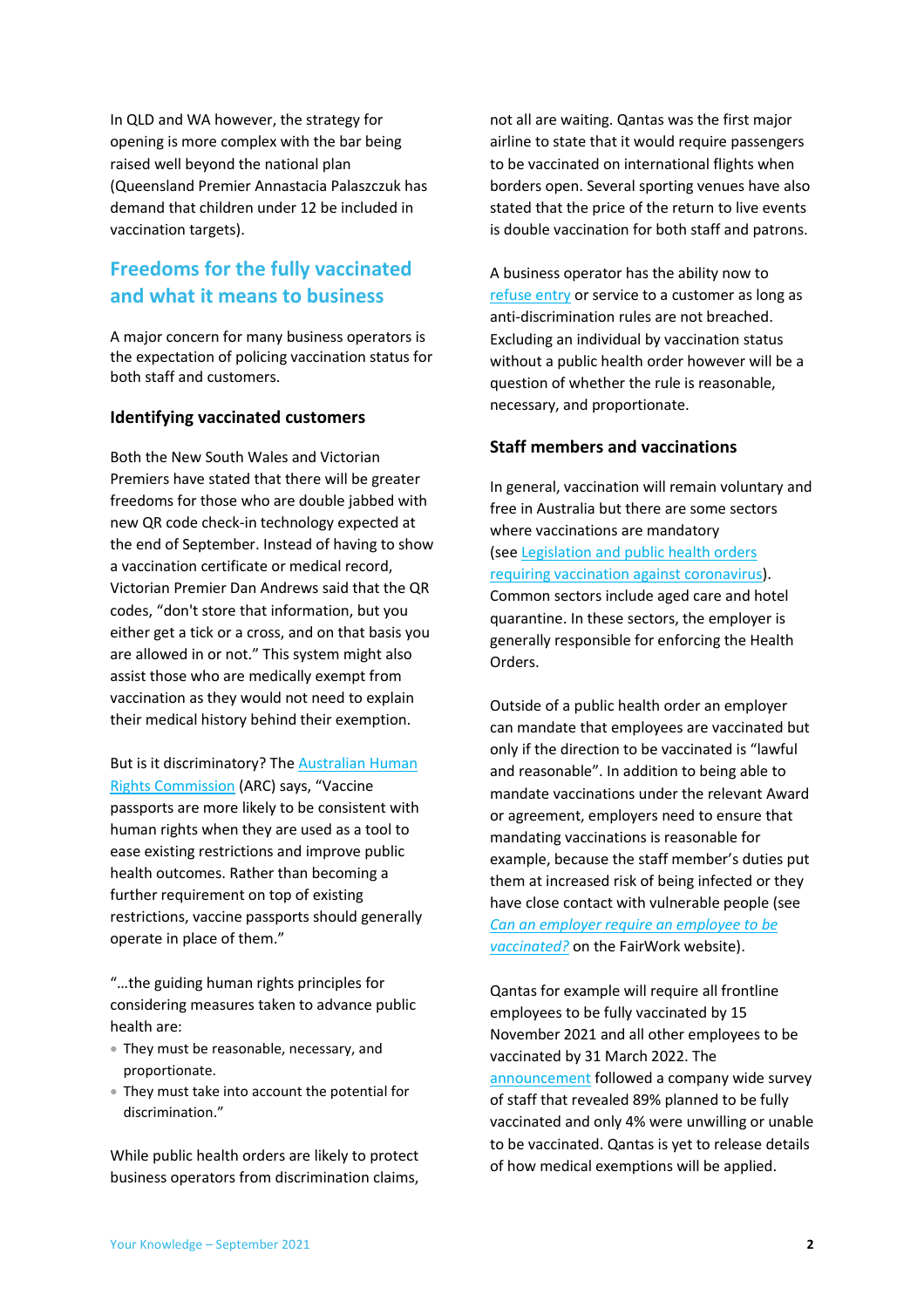

refuse to come to work because their coworkers are not vaccinated. On this, FairWork says "If an employee refuses to attend the workplace because a co-worker isn't vaccinated, their employer can direct them to attend the workplace if the direction is lawful and reasonable." But, the Australian Human Rights Commission states that where someone is particularly vulnerable to COVID-19, a "blanket rule requiring all employees to attend a particular workplace may constitute indirect discrimination." Whether it's reasonable for an employee to attend their workplace is highly dependent on the facts and you should seek legal advice. **- End-**

## <span id="page-2-0"></span>**Did your super fund receive a compensation payment?**

**Is a financial services compensation payment to your superannuation fund a contribution?**

Of late, there have been several compensation payments made by financial services providers to customers that were inappropriately charged or overcharged for insurance premiums or services they did not receive, etc.

provider. In general:

- **Super fund engaged the financial services provider and compensation paid to the fund** – compensation not treated as a contribution.
- **Individual engaged the financial services provider and compensation paid to the fund but not at member's discretion** – compensation is a concessional contribution in the financial year it is received.
- **Individual engaged the financial services provider and compensation paid to the fund at member's discretion** - compensation is a nonconcessional contribution in the financial year it is received

Where neither the member of the fund or the financial services provider had a right to seek compensation, the amount will be a concessional contribution in the financial year it is received by the fund.

If you have received a compensation payment from a financial services provider and the payment means you have exceeded your contribution cap, or are liable for Division 293 tax, there is a potential solution to avoid an adverse impact where you did not have control over the payment. In these cases, you can apply to the Tax Commissioner to exercise his discretion to disregard excess contributions or reallocate them to another year. **-End-**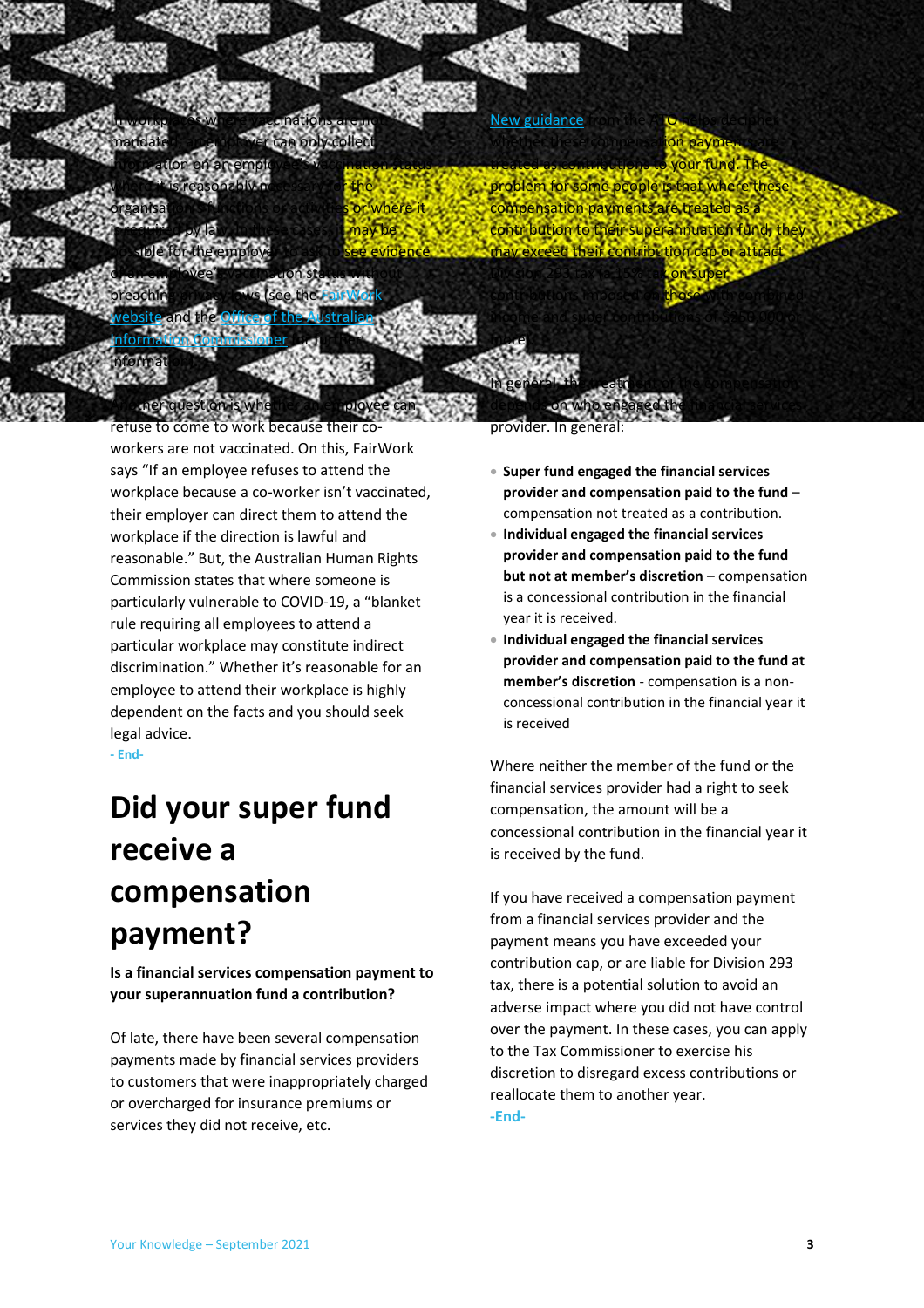

# <span id="page-3-0"></span>**Divorce, Superannuation and the Gender Divide**

**New legislation will help prevent superannuation assets from being hidden during divorce proceedings.**

From 1 April 2022, the Australian Taxation Office (ATO) will be able to release details of an individual's superannuation information to a family law court.

The recently enacted laws are designed to ensure that there is procedural and economic fairness in divorce proceedings to prevent the under-reporting of superannuation assets. While a spouse's superannuation information can be obtained now through legal action, if it is not provided willingly, it is often expensive and time consuming to obtain factual information through subpoenas or court orders.

From April 2022, when a couple have entered into divorce proceedings, if one of the parties believes the other is not being forthcoming about the value of assets held in superannuation, they can apply to a family law court registry to request their former partner's superannuation information held by the ATO. They will then be able to seek up-to-date superannuation information from their former partner's superannuation fund.

#### <span id="page-3-1"></span>**What happens to superannuation in a divorce?**

In a divorce, superannuation is treated like any other asset and included in the division of assets in a property settlement or financial agreement. Depending on how the total assets of the couple are split, the superannuation balances of each individual may remain intact with each party taking their respective entitlement from the asset pool, or split between the couple.

For superannuation to be split, there must be:

- An order from the Family Court or Federal Magistrate Court; or
- A superannuation agreement (a financial agreement that deals with superannuation interests)

If a superannuation account is split, it does not convert into cash unless the receiving spouse is aged 65 or over, or has reached preservation age and has retired. In most cases, the superannuation is immediately rolled over into the receiving spouse's superannuation account and remains there until they are legally able to access it.

The tax-free and taxable components of the super payment to a receiving spouse will be calculated immediately before the payment is made with the relevant payment retaining the tax components of the account the funds are being transferred from.

For self managed superannuation funds (SMSFs), generally an SMSF cannot acquire assets such as residential property from a related party but there is an exemption when the acquisition is a result of marriage breakdown. Where a property like a residential rental property is involved, the superannuation rules allow an in-specie rollover under a court order or financial agreement rather than forcing the former couple to sell the property. For example, where a couple have an SMSF together, it's common for one member to step down when they divorce (until that point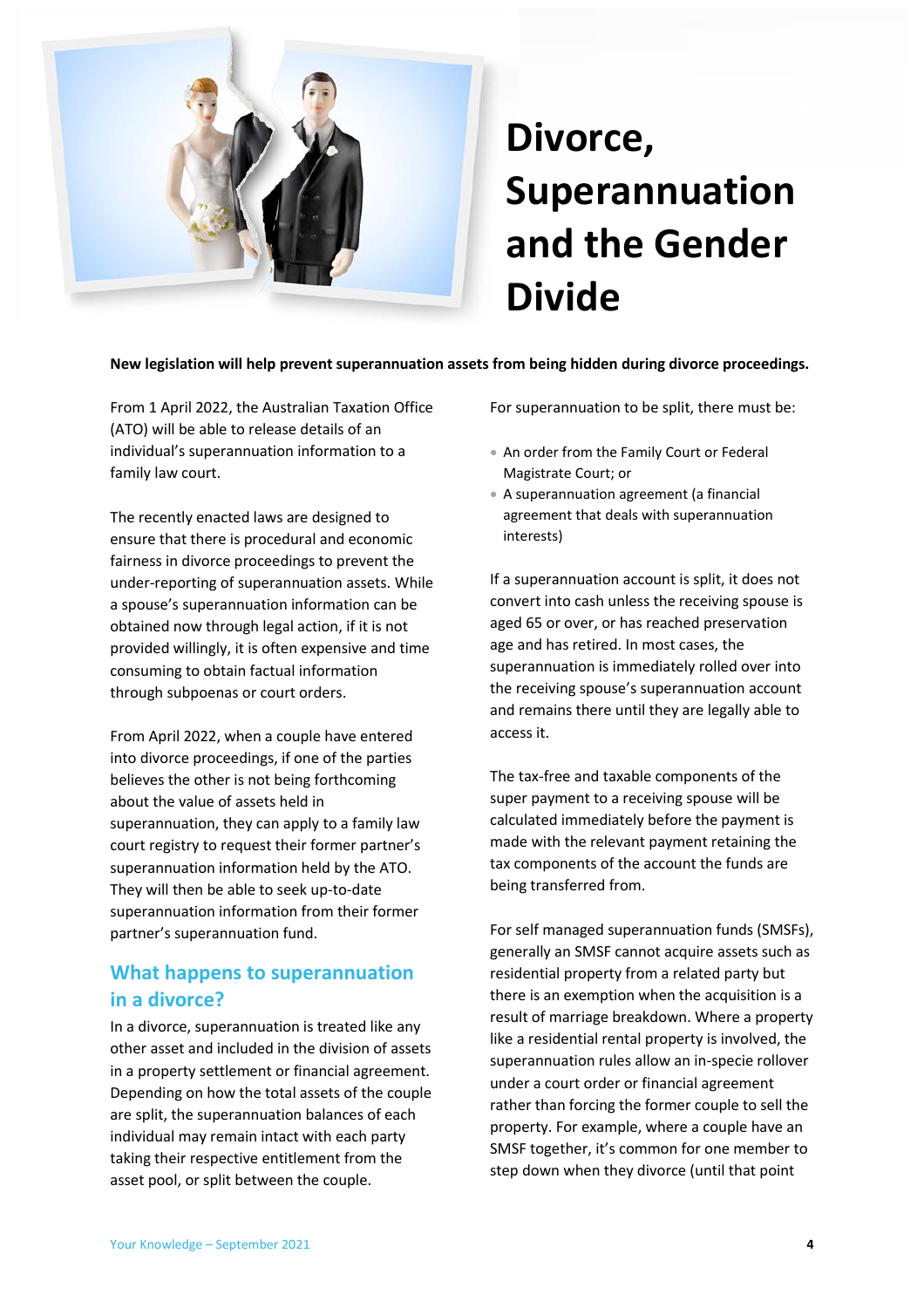#### \$450 threshold on superannuation guarantee. nount someone

needs to earn in a month before an employer is required to pay superannuation guarantee) will help reduce the superannuation divide, but this **is not intended to commence until 1 July 2022** 

The Federal Budget proposal to remove the

#### <span id="page-4-1"></span>**Superannuation equalisation**

might look at evening out any gap.

Where couples have significantly different superannuation account values but are of a similar age, there are practical reasons why they

of the asset for CGT purposes. That is, when the property is transferred, the tax implications are generally the same as if the receiving spouse or their superannuation fund owned the property from the time it was acquired.

it simply for the remember that the trustees are

members). This same member might then set up

Capital gains fax relief is also available where

uation fund as ngs so that any

vely 'inherit

ed to a spouse's

transfer. Instead  $which$ 

species rollover.

the best interes

intion to: ty as an in

If you and your spouse have an SMSF together and a divorce is imminent, it's important to get advice on the decisions that need to be made about your SMSF and their implications.

#### <span id="page-4-0"></span>**The superannuation divide**

On average, women earn 14.2% less than men based on full time earnings. If you take overtime into account, the gap is 16.8%. When part-time work is taken into account, this figure blows out to 31.3%. And, the COVID-19 pandemic has only worsened the pay gap.

Given that 93% of all primary carer leave is taken by women, it's not surprising that there is a divide between the superannuation balances of men and women on retirement. While the gap is diminishing over time reflecting the positive shifts in work participation and the earning potential of women, it is currently estimated to be around 42%. That is, when a woman retires, she retires with around 42% less superannuation than a man.

While the situation is much better in SMSFs, a gap remains. Over the five years to June 2019, the average member balances of women increased by 28% to \$654,000, however the average balance of a male was \$784,000.

Where one spouse is close to or likely to reach their transfer balance cap (between \$1.6m and \$1.7m), redirecting superannuation contributions to the spouse with the lower balance means that together, they maximise their tax-free income in retirement. Together, the couple can accumulate between \$3.2 and \$3.4 million tax-free.

You can make a contribution to your spouse's superannuation fund up to their nonconcessional cap (currently up to \$110,000 depending on their superannuation balance). If they are under 67 years of age, you might also be able to use the bring-forward rule and contribute up to 3 years' worth of nonconcessional contributions in one year (up to \$330,000 depending on their superannuation balance).

If your spouse is not working or a low income earner (assessable income less than \$40,000), there is also a tax offset of up to \$540 available on contributions you make on their behalf.

If your spouse is under 65 and not retired, you can split your superannuation with them. Up to 85% of your concessional superannuation contributions from your employer or salary sacrifice each year, can be directed to your spouse's fund.

Actively addressing the value of each spouse's superannuation account might also help to manage some of the issues that can occur when